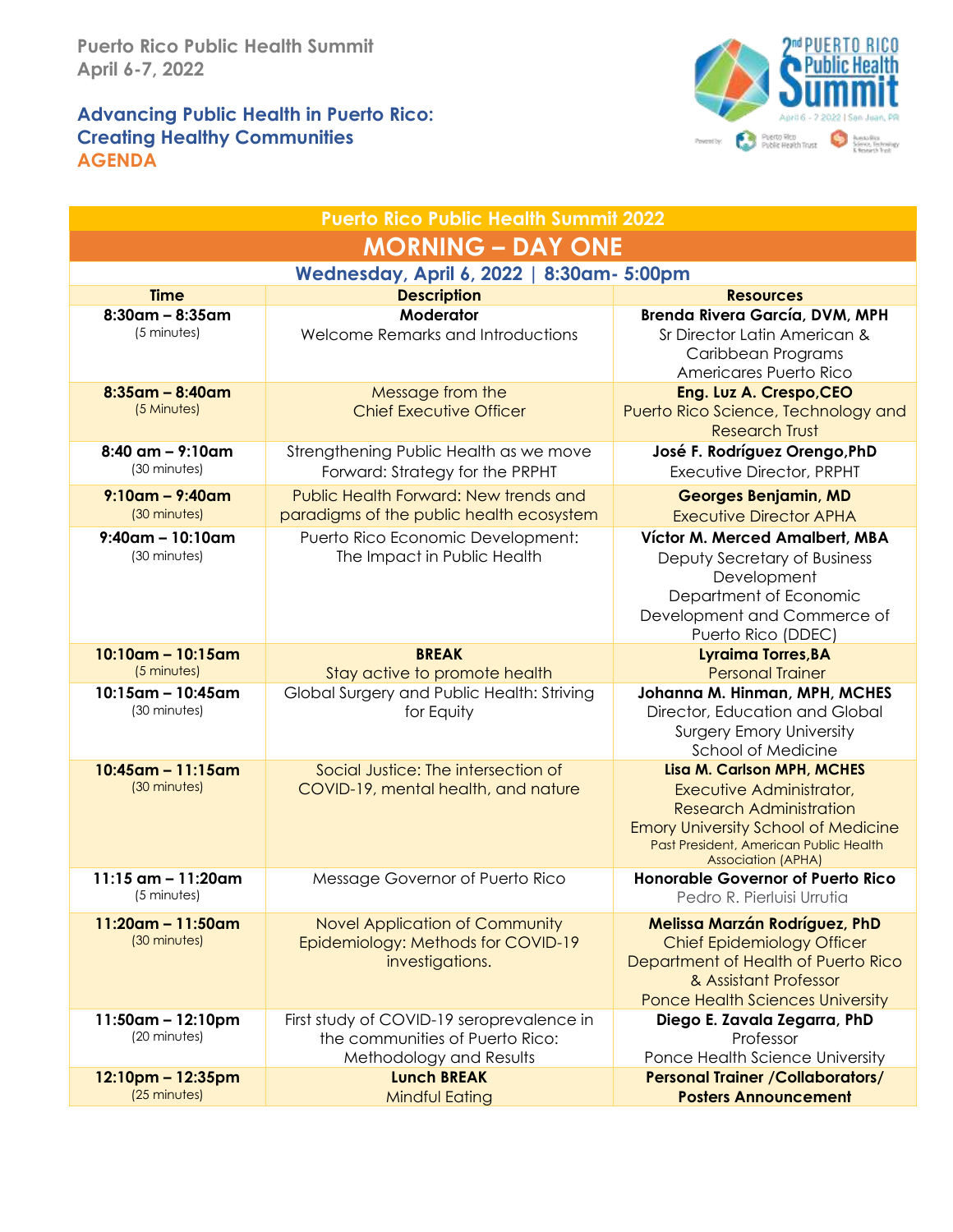### **Advancing Public Health in Puerto Rico: Creating Healthy Communities AGENDA**



| <b>Puerto Rico Public Health Summit 2022</b> |                                                                                                                                             |                                                                                                                                                                                                                                                                                                                                                                                                                                                                                                                    |  |  |
|----------------------------------------------|---------------------------------------------------------------------------------------------------------------------------------------------|--------------------------------------------------------------------------------------------------------------------------------------------------------------------------------------------------------------------------------------------------------------------------------------------------------------------------------------------------------------------------------------------------------------------------------------------------------------------------------------------------------------------|--|--|
| <b>AFTERNOON - DAY ONE</b>                   |                                                                                                                                             |                                                                                                                                                                                                                                                                                                                                                                                                                                                                                                                    |  |  |
| Wednesday, April 6, 2022   8:30am- 5:00pm    |                                                                                                                                             |                                                                                                                                                                                                                                                                                                                                                                                                                                                                                                                    |  |  |
| 12:35pm-1:05pm<br>(30 minutes)               | <b>PANEL PRESENTATION</b><br>Community Engagement in a Time of<br>Pandemic: Supporting Projects to Address<br>Social Determinants of Health | <b>Moderator</b><br><b>Carmen Vélez Vega, PhD</b><br>Professor Doctoral Program in Public<br><b>Health and Social Determinants of</b><br><b>Health-RCM</b><br>Director Community Health Program-<br><b>PRPHT</b><br><b>Irene Lafarga Previdi, PhD</b><br><b>Community Engagement</b><br><b>Coordinator Center for Collaborative</b><br>Research in Health Disparities CCRHD-<br><b>RCM</b><br>Ana C. Guzzi Vasques, PhD<br><b>Assistant of Coordinator</b><br><b>Community Engagement Core</b><br><b>CCRHD-RCM</b> |  |  |
| $1:05$ pm – $1:30$ pm<br>(25 minutes)        | <b>VIRTUAL POSTER SESSIONS</b>                                                                                                              | Marianyoly Ortiz, PhD<br>Associate Director, PRPHT                                                                                                                                                                                                                                                                                                                                                                                                                                                                 |  |  |
| $1:30$ pm – $2:00$ pm<br>(30 minutes)        | How Puerto Rico became the most<br>vaccinated jurisdiction in the United States?                                                            | Iris R. Cardona, MD<br>Deputy Secretary &<br><b>Chief Medical Officer</b><br>Department of Health of Puerto Rico                                                                                                                                                                                                                                                                                                                                                                                                   |  |  |
| $2:00$ pm – $2:30$ pm<br>(30 minutes)        | Addressing Mental Health<br>as a Public Health Issue                                                                                        | Miguel Marrero Medina, PhD<br>Mental Health & Psychosocial<br>Support Program Manager & MHPSS<br>Deployment Manager<br>Americares Puerto Rico                                                                                                                                                                                                                                                                                                                                                                      |  |  |
| $2:30$ pm – $2:50$ pm<br>(20 minutes)        | Suicide prevention in the context<br>of COVID-19                                                                                            | Nayda Román Vázquez, PhD<br>Director of the Suicide Prevention<br><b>Commission Department of Health</b>                                                                                                                                                                                                                                                                                                                                                                                                           |  |  |
| $2:50$ pm – $3:05$ pm<br>(15 minutes)        | Puerto Rico Patient Network of COVID-19                                                                                                     | Dr. Jorge Acevedo Canabal, MD<br>Director of Patient Registration<br>Network, Community Health<br>Promoters and Medical Director,<br><b>PRSTRT</b>                                                                                                                                                                                                                                                                                                                                                                 |  |  |
| $3:05$ pm - $3:10$ pm<br>(5 minutes)         | <b>BREAK</b><br>Healthy Eating makes your life stronger                                                                                     | <b>Lyraima Torres, MBA</b><br><b>Personal Trainer</b>                                                                                                                                                                                                                                                                                                                                                                                                                                                              |  |  |
| $3:10$ pm – $3:40$ pm<br>(30 minutes)        | <b>EXPERT DISCUSSION</b><br>Puerto Rico Telemedicine Experience<br>and Global Trends                                                        | <b>Wendy Matos, PhD</b><br>Director Telemedicine PRPHT<br><b>Sharon Allen, BS</b><br><b>Executive Director of World</b><br>Telehealth Initiative (WTI)                                                                                                                                                                                                                                                                                                                                                             |  |  |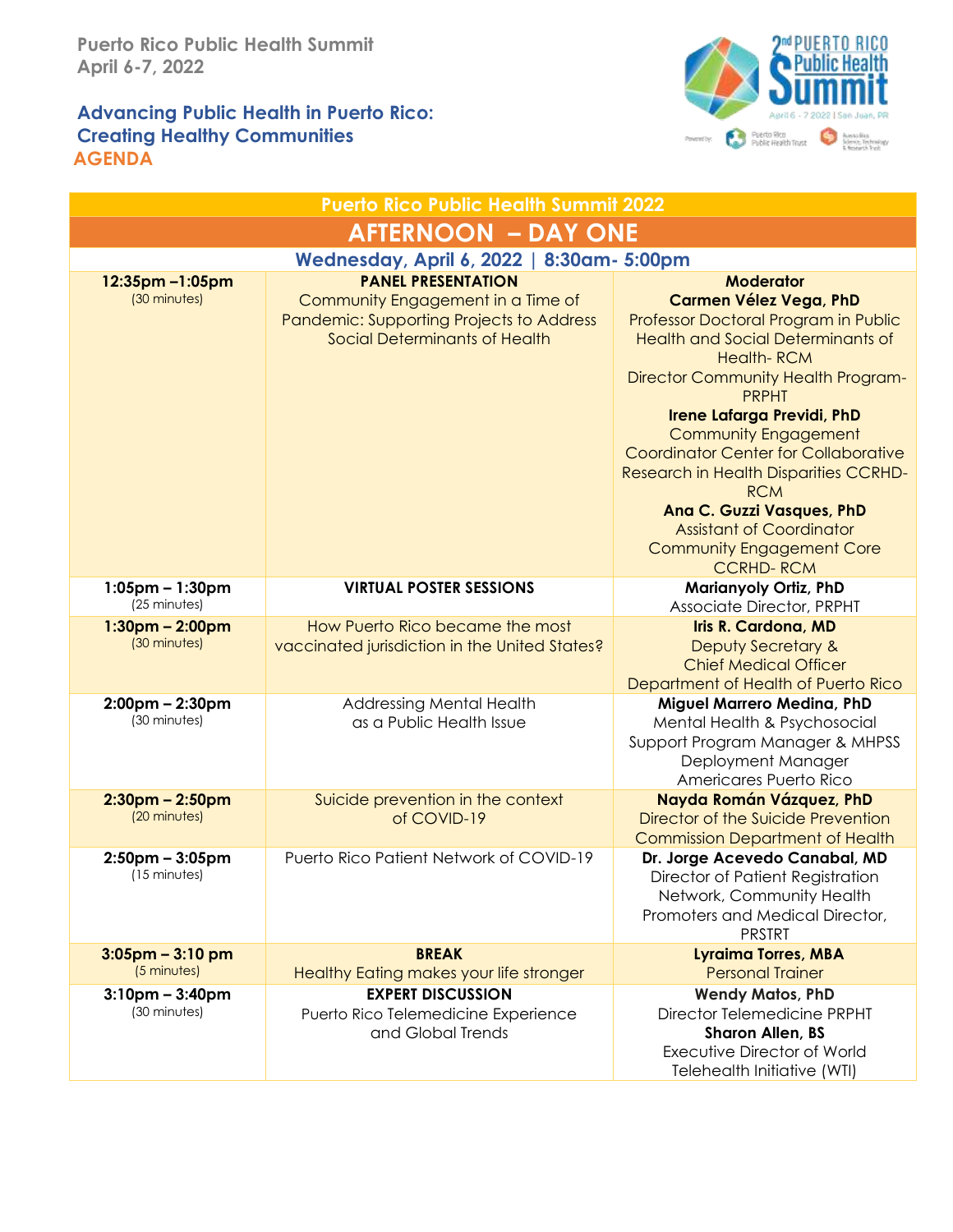#### **Advancing Public Health in Puerto Rico: Creating Healthy Communities AGENDA**



| $3:40$ pm – 4:00pm<br>(20 minutes) | The Impact of PASC or Long COVID<br>on the Public Health System                 | Carmen D. Zorilla, MD<br><b>Professor Department of</b><br><b>Obstetrics and Gynecology</b><br><b>Medical Sciences Campus- UPR</b>                                    |
|------------------------------------|---------------------------------------------------------------------------------|-----------------------------------------------------------------------------------------------------------------------------------------------------------------------|
| $4:00 \text{pm} - 4:45 \text{pm}$  | <b>EXPERT DISCUSSION</b>                                                        |                                                                                                                                                                       |
| (45 minutes)                       | COVID-19 Variants<br>Genomic Surveillance as an Important<br>Public Health Tool | Wilfredo F. García Beltrán, MD, PhD<br>Department of Pathology,<br>Massachusetts General Hospital<br>Marcos López Casillas, PhD<br>Director Research Develoment PRPHT |
| $4:45$ pm – 5:00pm<br>(20 Minutes) | <b>Closing Remarks</b><br>See you Next day!                                     | <b>Brenda Rivera García, DVM, MPH</b><br>Sr Director Latin American &<br>Caribbean Programs<br><b>Americares Puerto Rico</b>                                          |

# **SECOND DAY**

| <b>Puerto Rico Public Health Summit 2022</b> |                                                                                    |                                                                                                                                              |  |  |
|----------------------------------------------|------------------------------------------------------------------------------------|----------------------------------------------------------------------------------------------------------------------------------------------|--|--|
| <b>MORNING – DAY TWO</b>                     |                                                                                    |                                                                                                                                              |  |  |
| Thursday, April 7 de 2022   8:30 am-1:00pm   |                                                                                    |                                                                                                                                              |  |  |
| <b>Time</b>                                  | <b>Description</b>                                                                 | Resource                                                                                                                                     |  |  |
| $8:30$ am – $8:32$ pm<br>(2 minutes)         | Moderator<br><b>Welcome Remarks</b>                                                | Brenda Rivera García, DVM, MPH<br>Sr Director Latin American &<br>Caribbean Programs<br>Americares Puerto Rico                               |  |  |
| $8:32$ am – $8:35$ am<br>(3 minutes)         | <b>Welcome Remarks</b><br>Opening Video Summary DAY One<br><b>Welcome Remarks</b>  | Eng. Lucy Crespo, CEO<br>Puerto Rico Science, Technology and<br>Research Trust<br>José F. Rodríguez Orengo, PhD<br>Executive Director, PRPHT |  |  |
| $8:35$ am – $8:40$ am<br>$(5$ minutes)       | Message from the Resident Commissioner of<br>Puerto Rico in Washington, D.C.       | Jenniffer A. González Colón, Esq.<br>Congresswomen                                                                                           |  |  |
| $8:40$ am – 9:10am<br>(30 minutes)           | Role of Community Health Workers in<br><b>Creating Healthy Communities</b>         | Aida J. Edwards Clemente, MCC<br><b>Community Health Promoters</b><br>Coordinator<br>Taller Salud, Loíza PR                                  |  |  |
| $9:10$ am – $9:40$ am<br>(30 minutes)        | Science Communication via<br>Social Media and its Implications<br>in Public Health | Marcos J. Ramos Benitez, PhD<br>NIH Infectious Disease Investigator<br>President "Ciencia en tus Manos"                                      |  |  |
| $9:40$ am - 10:10am<br>(30 minutes)          | Intersection of climate justice<br>and food systems                                | Elizabeth Yeampierre, Esq.<br>Executive Director<br><b>UPROSE</b>                                                                            |  |  |